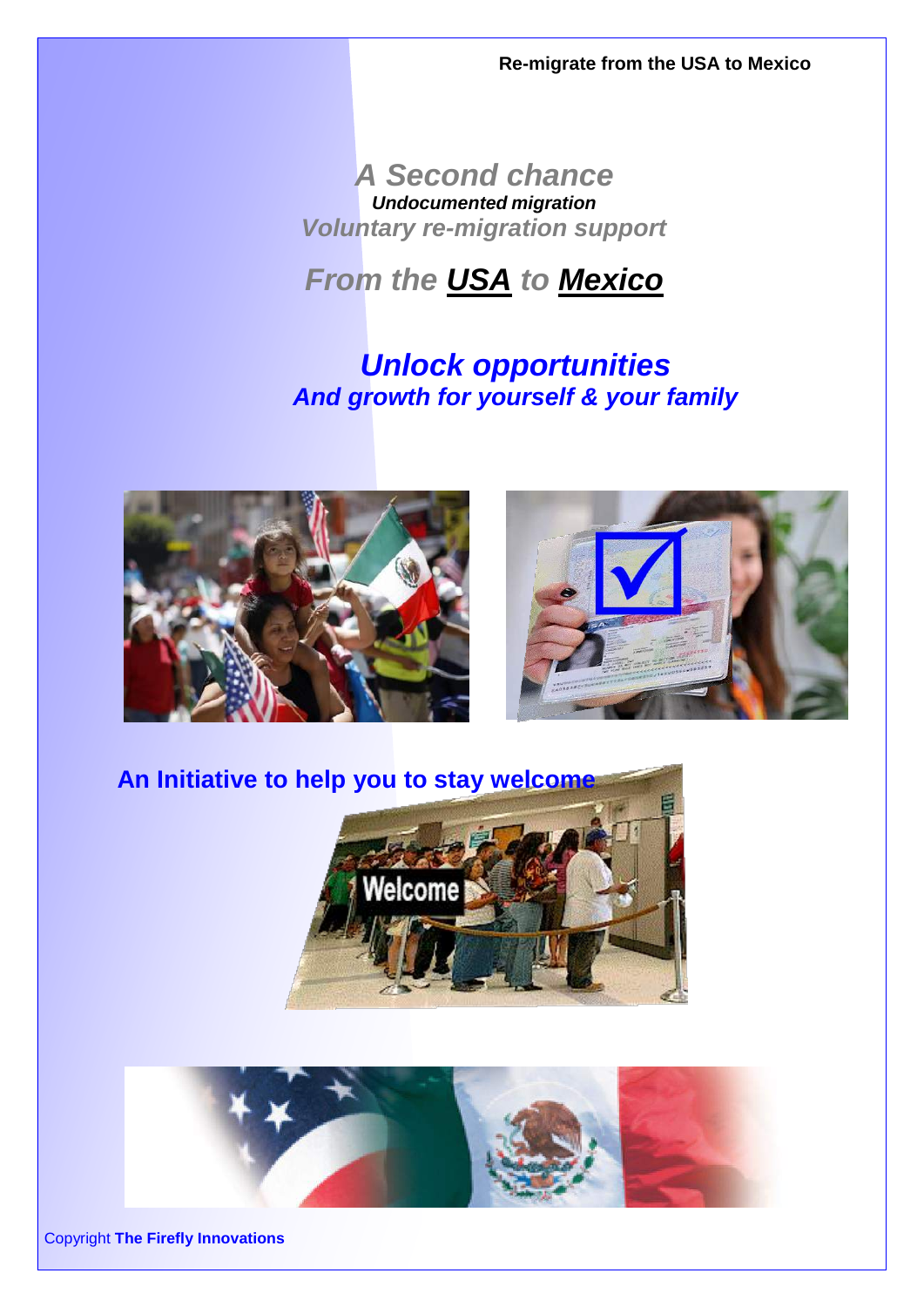## *Unlock opportunities and growth for yourself & your family*

2

### **The aim and objectives of the Initiative are:-**

To provide support to:-

- Migrants that entered the USA and Europe undocumented to
- Voluntary re-migrate to your country of origin and to
	- **Empower you economically**



## **Now you can chance your life**